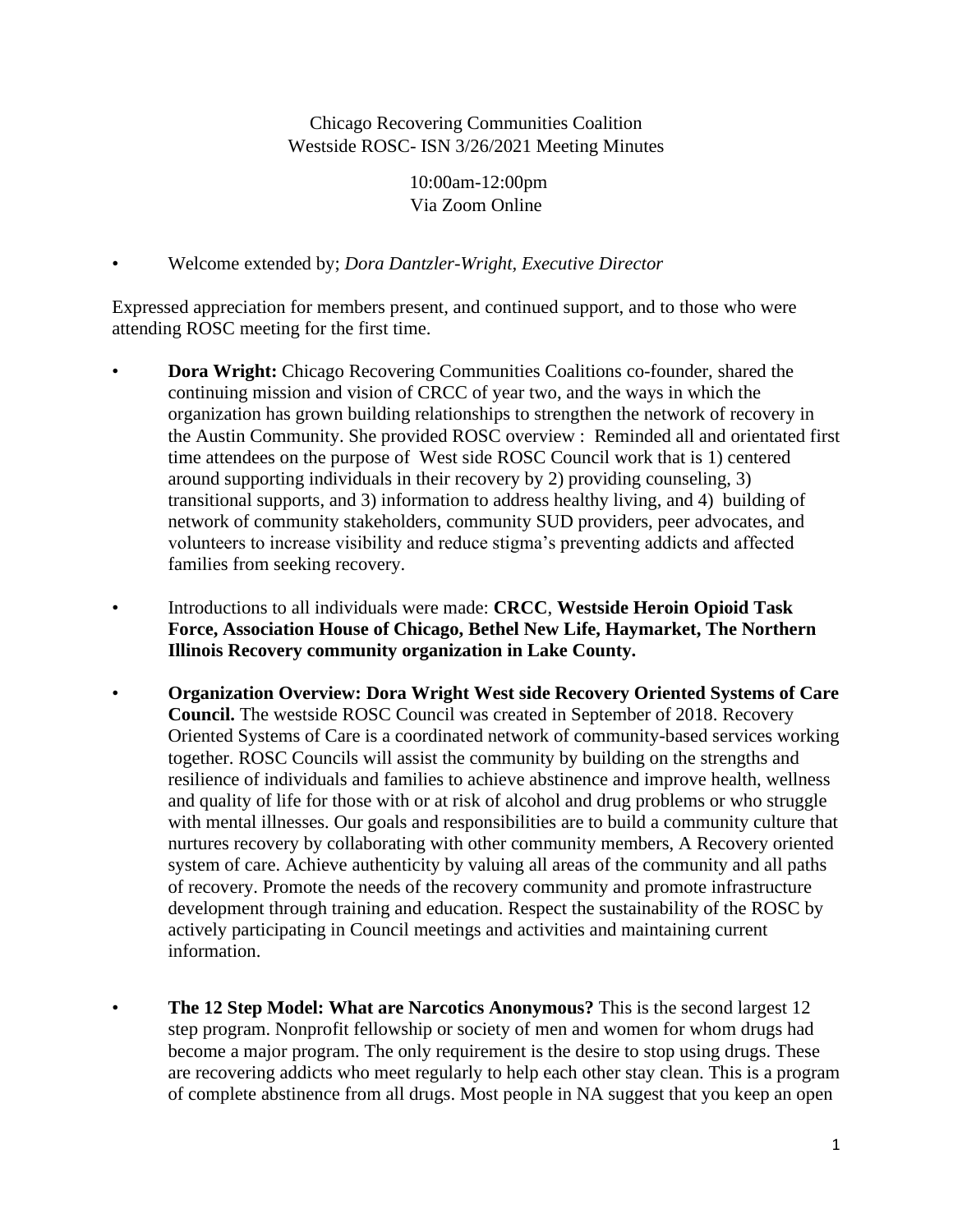mind and give yourself a break. This program is a set of principles written so simply that we can follow them in your daily lives. The good thing about it all is that they are not affiliated with any other organizations. There are no initiation fees or dues, no pledges to sign, no promises to make to anyone. They are not connected with any political, religious, or law enforcement groups, and are under no surveillance at any time. Anyone may join regardless of age, race, sexual identity, or religion.

- **What are Alcoholics Anonymous:** This is a fellowship of men and women who have had a drinking problem. It is nonprofessional, self-supporting, multiracial, apolitical, and available almost everywhere. There are no age or education requirements. Membership is open to anyone who wants to do something about his or her drinking problem. A.A members share their experience with anyone seeking help with a drinking problem. They give person-to-person service or sponsorship to the alcoholic coming to A.A from any source. This gives people the opportunity to live better lives without alcohol. The primary purpose of A.A is to carry its message of recovery to the alcoholic seeking help. Almost every alcoholism treatment tries to help the alcoholic maintain sobriety. Regardless of the road they follow, they all there for the same destination.
- **All Recovery Meeting:** The latest form of Recovery. This model welcomes multiple pathways of recovery such as NA, AA, CA. Also, it welcomes any age group, gender, race. Right now, its developed in different states to help people all around the world with substance use. This is not only a priority but a big commitment as well. This is something you got to want for yourself and not only temporary, but for good. This is a place where people can come to get recovery, open for all.
- **Medicated Assisted Recovery:** Treatment for people with opioid addiction. It includes the use of medication along with counseling. Medicated assistance medicine was never intended to be taken alone, but with the addition of counseling, treatment, and some other support systems. Recovery that includes medication is often chosen individually. The 12 step model does not work for everyone like medicated assisted recovery does not work for everyone. The biggest part about Medicated Assisted Recovery is that it allows the person to regain a normal state, as we know Opioid withdrawal can be very painful for some people. Opioid also includes prescription drugs, so we must remember that the goal is for them to be drug-free at some point. There are three medications that are used commonly for Opioid addiction Methadone, Buprenorphine, and Naltrexone.

 **Dora Danzler- Wright**. This is pertinent to the work we are doing in the council, in the RCO, in recovery support services. It is important that we understand this information to better do our jobs and practice it on the front lines every day.